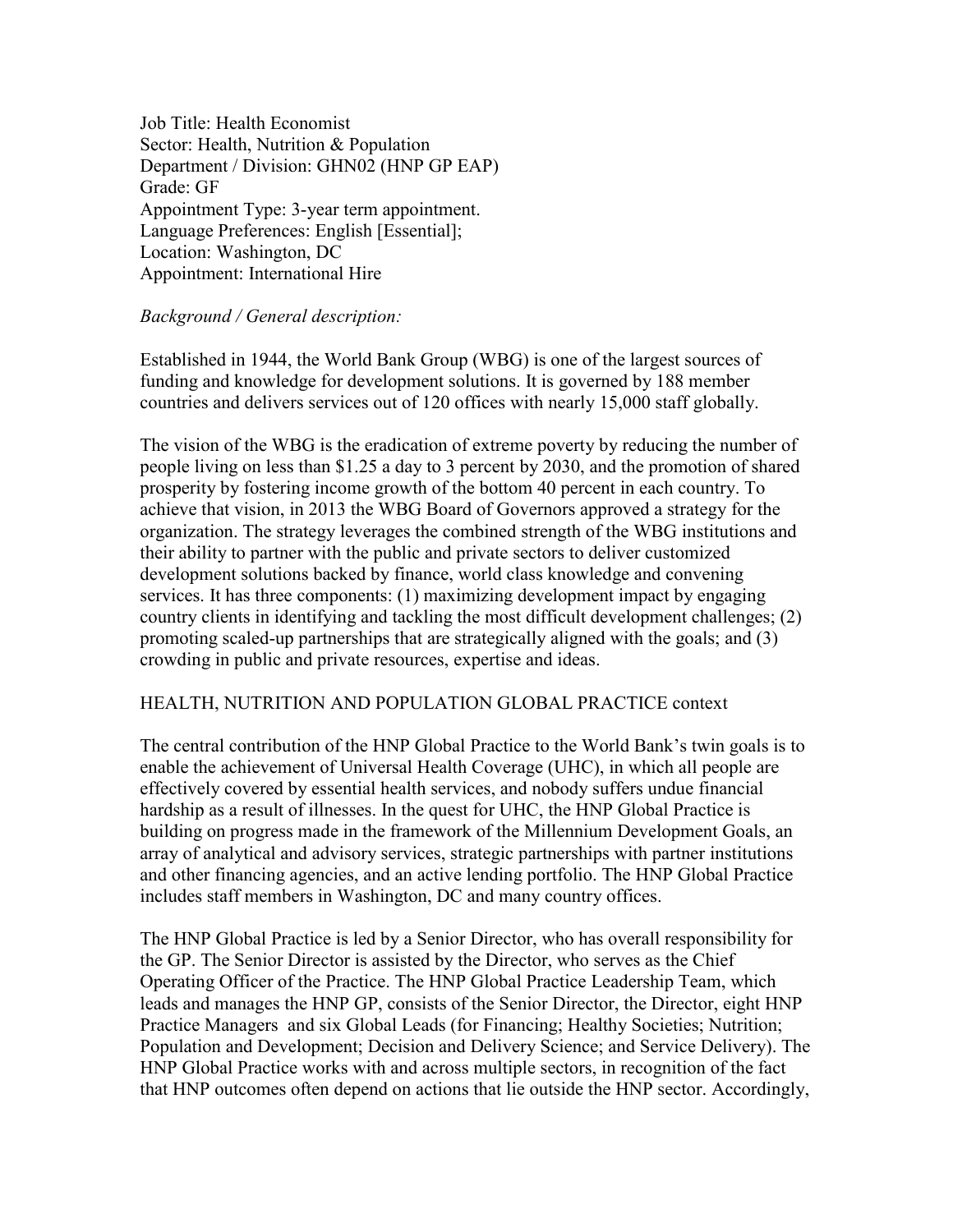a capacity to work across GP boundaries, forge coalitions and influence multi-practice solutions is essential for achieving the major objectives of improving HNP outcomes.

# **East Asia and the Pacific Context:**

EAP is a highly diverse region, with countries of all income levels and wide differences in resource endowments, human capital, and institutional capacity. EAP has a strong lending pipeline as well as a large and growing portfolio of Programmatic Advisory Services and Analytical activities. Knowledge is critical to the Bank's value proposition to client countries in the EAP region in both lending and advisory services.

While very dynamic, the EAP region faces both epidemiologic and demographic transition with longer-term challenges, most notably the rise of non-communicable diseases and rapid population aging, with implications for labor productivity and fiscal sustainability of social spending including health.

In view of these challenges, the EAP region's strategy is based on two pillars: (i) competitiveness and shared prosperity; and (ii) environmental, social, and fiscal sustainability. These, together with the goals of the HNP Global Practice pertaining to financial protection, effective coverage of essential health services and health public policies, constitute the framework for WBG engagement in the broader health, nutrition and population sector. As such some of the outstanding challenges include:

• *in higher middle income countries*: (i) rapid ageing of the population and consequent multi-morbidity (NCDs); (ii) the unfinished agenda with healthcare financing, purchasing and payment reforms; (iii) second generational service delivery reforms for better integration and coordination of care across all levels of healthcare.

• *in lower middle income countries*: (i) universal and effective health coverage; (ii) equitable access to care and financial protection; (iii) the unfinished MDG agenda, (Goals 4, 5 and 6) and the consequent double burden of illness with the advent of NCDs and injuries as a result of demographic and epidemiologic transition.

Note: If the selected candidate is a current Bank Group staff member with a Regular or Open-Ended appointment, s/he will retain his/her Regular or Open-Ended appointment. All others will be offered a three year term appointment.

## *Duties and Accountabilities:*

The Health Economist will have the following main responsibilities:

• Carries out responsibilities for a variety of economic tasks (e.g. economic analyses, design of economic work programs, participation in economic policy research, discussions with country officials).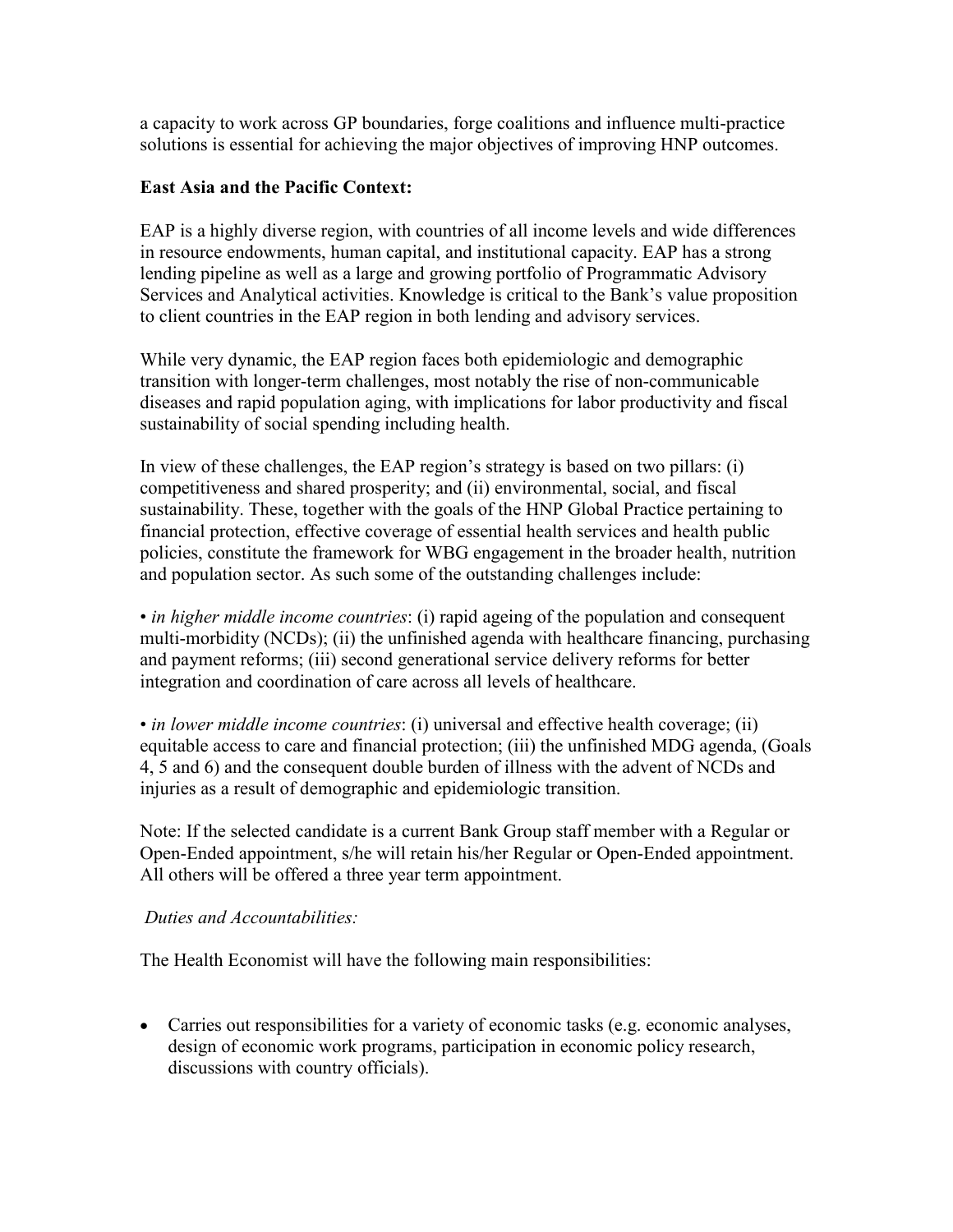- Employs appropriate methodologies for handling simple and complex procurement tasks and/or issues
- Participates in developing and implementing economic strategy and assists in country specific economic policy work (e.g. collects/analyzes data; prepare chapters of country economic or sector reports, loan or research papers).
- Participates in missions in area of economic specialization, provides economic inputs and guidance to counterparts, assesses economic policy issues, prepares terms of reference for assigned economic work.

The Health Economist will report to the HNP Practice Manager for East Asia and the Pacific Region based in Bangkok.

# *Selection Criteria:*

- Advance university degree in Economics or Health Economics. PhD or equivalent is strongly preferred, with a minimum of 5 years of relevant experience.
- Superior client orientation, interpersonal and diplomatic skills, ability to support dialogue with high level government officials.
- Track record of influencing policies, brokering informed consensus, and managing complex bargains among institutions or stakeholders with divergent interests.
- Track record of research and/or operational work on health system/public health issues. A record of peer reviewed publications is an advantage.
- Demonstrated ability to lead and function within and across teams in operational and analytical work.
- Prior experience in lower middle-income countries and/or EAP Region, whether in the Bank or elsewhere, is highly advantageous but not essential.
- Relevant experience with developing and implementing health operations.
- Prior experience in an international development institution (public, NGO or private) is preferred.
- A track record of teamwork and ability to produce high-quality results and outputs under pressure with minimal supervision.
- Strong writing, communication and presentation skills in English.
- Strong interpersonal and diplomatic skills.